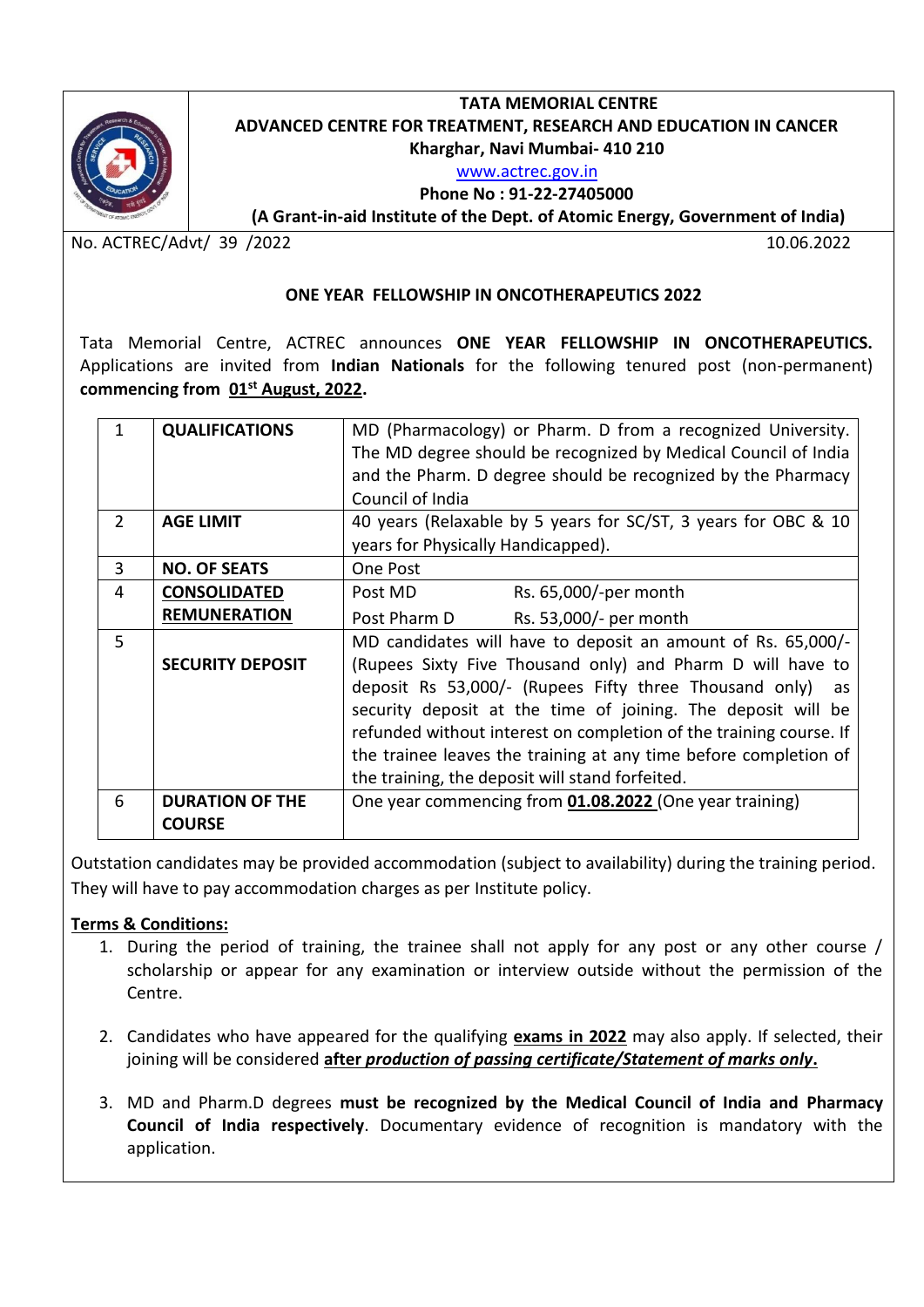- 4. The candidates who are in service must submit their applications through the Head of their Institution with a NOC.
- 5. The Online application forms must be filled out completely in all respects. Incomplete applications and in-service candidates whose applications are not forwarded through proper channel will be rejected. The Tata Memorial Centre also reserves the right to reject any or all the applications without assigning any reasons thereof. No other mode of application will be accepted.
- 6. **General & OBC candidates have to pay the Online Registration Fees Rs.250/-** by using Debit Card / Credit Card only. **SC/ ST / Female candidates / Persons with disabilities are exempted from paying of fees while submitting application.** Fees once paid will not be refunded under any circumstances. Candidates shall verify their eligibility for the post before applying and making payment of application Fee.
- 7. Last date for online application is **29.06.2022 up to 05.30 p.m.** The candidates are advised to submit online application well in advance without waiting for the closing date.
- 8. Persons working under Central / State Government / Autonomous Body / Semi Government Organizations and other Public Sector Undertakings must forward their applications through (proper channel) the head of the organization.

## 9. **Late & incomplete applications are liable to be rejected. No correspondence of any kind will be entertained.**

- 10. The Tata Memorial Centre reserves the right to cancel the posts, fix minimum eligibility standard/ bench mark and restrict no. of candidates to be called for MCQ exam/Interview taking into account various factors like no. of vacancies, performance of the candidate etc., and decide to determine the qualifying marks for selecting candidates for the interview. Merely fulfilling the prescribed qualifications will not entitle an applicant to be called for MCQ exam/Interview. The Tata Memorial Centre also reserves the right to fix minimum eligibility standard / cut-off marks (Group/Stream/Discipline/Category-wise etc.) while finalizing such candidates to be called for interview as well as selecting the candidates for final selection after the interview. The decision of the Tata Memorial Centre in this regards shall be final and binding and no correspondence in this regard will be entertained with the candidates.
- 11. All correspondence with the applicant will be done through email only (**vgota76@[gmail.com](mailto:mail@actrec.gov.in)**). Tata Memorial Centre, ACTREC will not be responsible for any loss of email sent, due to invalid/wrong email ID provided by the candidate or delivery of emails to spam/bulk mail folder etc.
- 12. List of short listed candidates for online MCQ exam will be uploaded on **01.07.2022** on ACTREC web site after 5:00pm. Online exam will be conducted on **Monday, 04.07.2022 details of which will be provided in due course.**
- 13. The list of candidates qualified in the MCQ exam will be put up on **ACTREC website after 05:00 pm on 05.07.2022.**